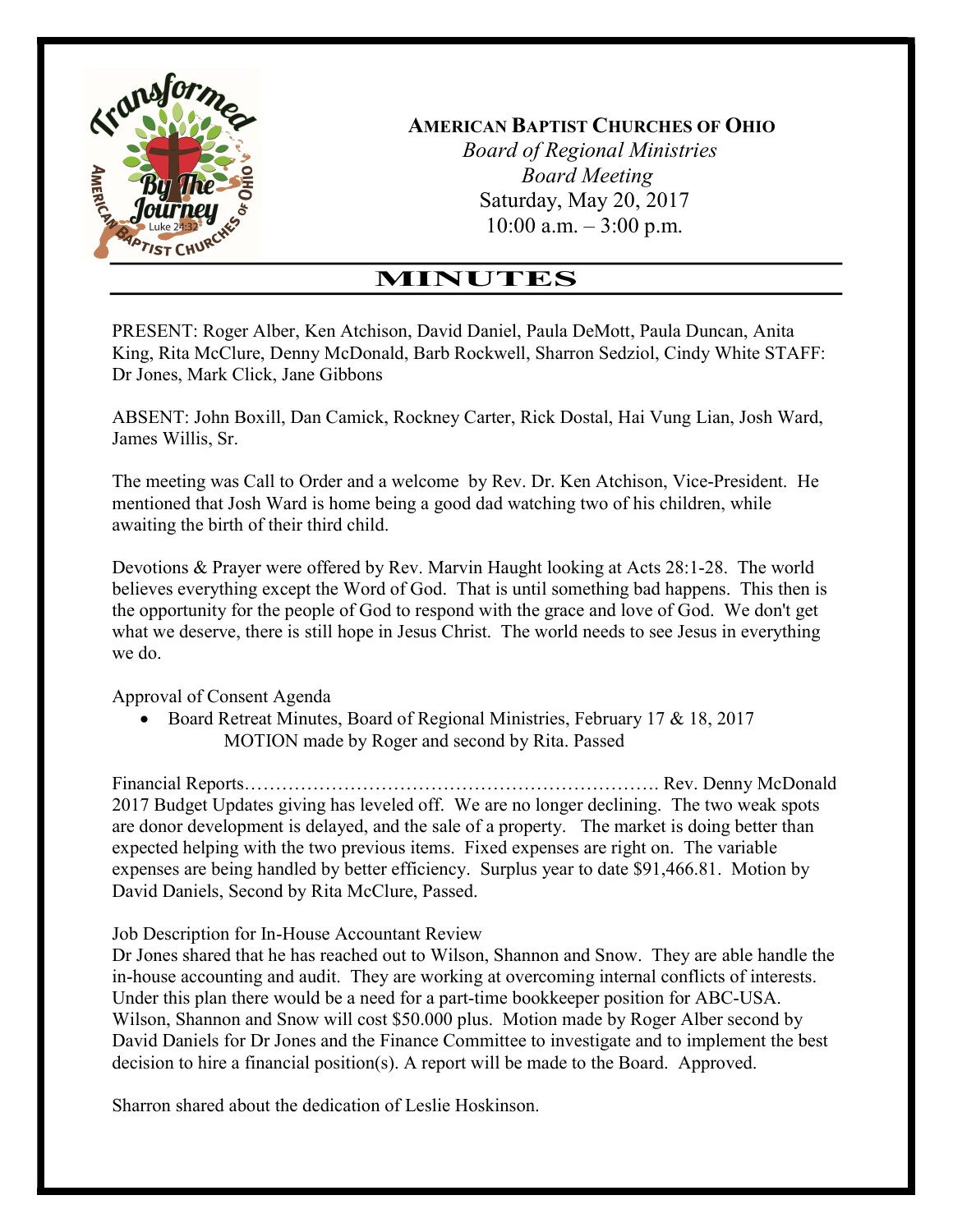### Association Task Force Covenant Recommendations

Joe Sanders recommended the Covenant of Clergy, Churches, Associations, and the ABC-OHIO be adopted for distribution to clergy, churches, and associations, to be signed by those participating. The Task Force is assigned with providing further information with this distribution for clergy, churches and associations on how participate and to sign.

#### Leadership Conference Update

Rev. David Nuhfer, events coordinator. Hosted by FBC Newark and Rev Jim Addy. An excellent facility provided good blessings. Dr Carl Slaikeu was the speaker. The timeliness of Conflict Resolution was greatly appreciated. David expressed his thanks to Jane, Mark, Chuck, Leslie and his wife Paulette. Forty-three surveys gave high marks. Great fellowship is and has been a vital part if the events. Honeybaked Ham or Panera Bread have been good options for lunches. The location caused a minor concern because of travel time. Forty Pastors on Friday and seventy people on Saturday. A thought for the future is an one evening intensive, or evening sessions to help bi-vocational clergy, or all day Saturday. Future sites need to have tables and chairs. Dr Jones shared the staff will continue the conversation for utilizing this Conflict Resolution process.

#### Office of the Future Task Force Update

Sharron Sedziol reported on the history of the Task Force. The Building was put on the market in 2011. The price has been reduced several time from over \$600,000. On May 10, 2017, we once again received a written cash offer of \$450K with a month-to-month leaseback option for us from the same company who presented similar offers at the end of 2015 and 2016. Dr Jones shared that the offer would place the Region in a deficit. Dr Jones is uncomfortable with the demands and the attitude of the buyers. Dr Jones would like to discover other options for the building with the Region as a landlord. He would like the board to dream about the facility. This might include becoming an incubator for related ministries. The Office of the Future Task Force brings the following recommendations to the Region Board: (1) Reject the current offer of purchase with leaseback option; (2) Suspend our active listing with Bill Mickey of ReMax Premier Choice in Granville for at least six (6) months; (3) Hire an architect to do a feasibility study of the building as soon as is possible; and (4) The Task Force will then meet with Dr. Jones, with the study results, and review the history of the sale of the building to date, in order to bring further recommendations to the board on how to proceed in regard to our office building. Motion made by Denny McDonald second by Rita McClure. Approved.

Personnel Manual & Job Description Update Dan Camick was not in attendance.

#### Staff Reports

Rev. Jane Gibbons reported that January through May and August to Thanksgiving are her busiest seasons. She is thankful for the responses when her dad passed away in April. The Mentor / Pastor process is just beginning to help Leadership Academy graduates, pastors new to the region, and pastors who are being ordained. This provides a mentoring pastor to walk alongside. The mentoring pastor received "coaching" training. The process is identifying partnerships and expectations.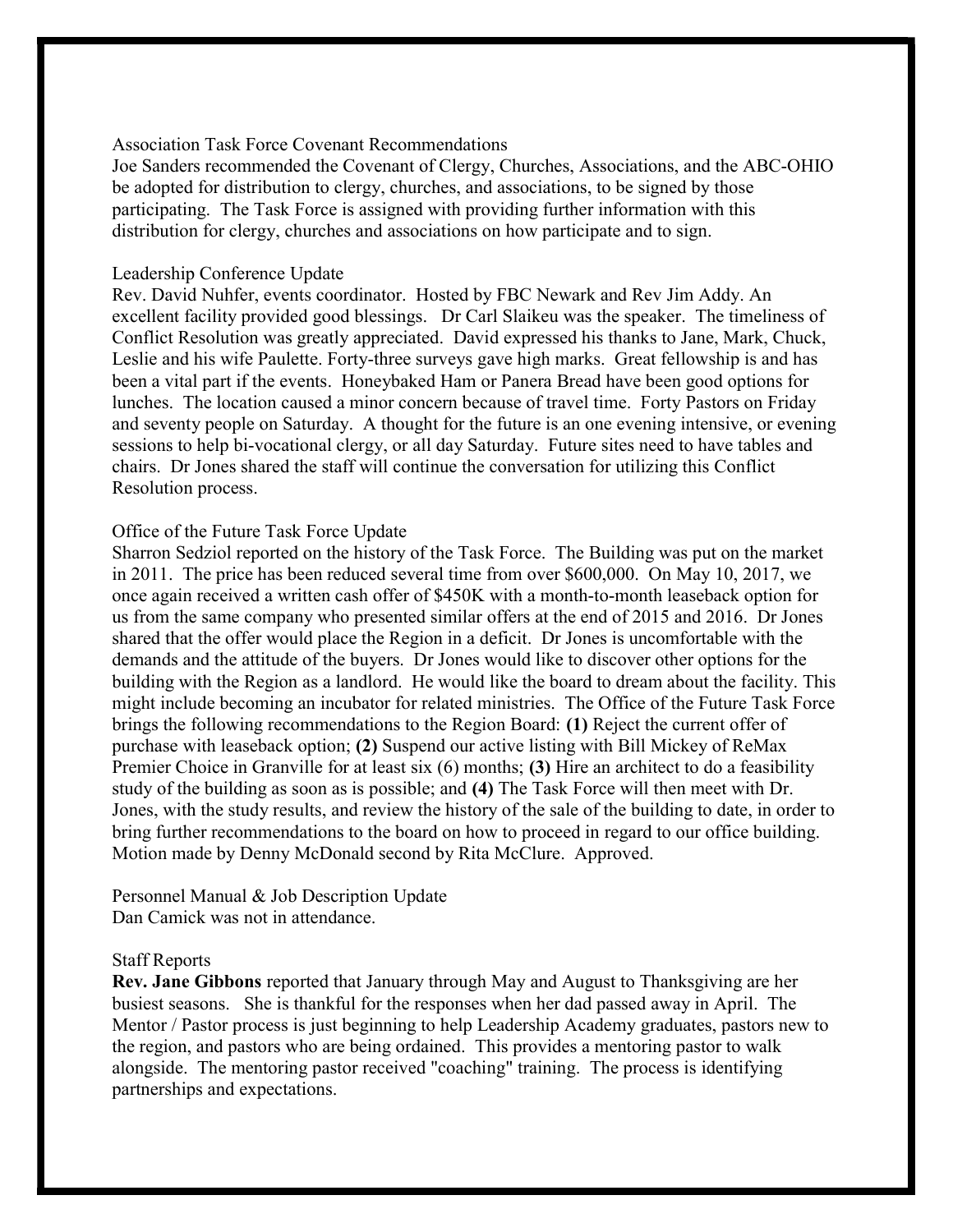Ken expressed the appreciation of the Board to Jane.

Rev. Mark Click reported on highlights from the South Area from January 1 – May 20, 2017. The South Area comprising 10 associations and 120 congregations.

The first 5 months of the year have been busy with pastoral transitions, celebrations, recognitions, and conference and training opportunities.

Currently, 15 churches are open and in pastoral transition. 6 out of 15 are bi-vocational congregations.

- 3 Clinton Association
- 1 Cambridge Association
- 1 Dayton Association
- 4 Miami Association
- 3 Western Association
- 3- Zanesville Association

Rev. Don Dewey retired from St. Clair Ave. Baptist Hamilton on January 8, 2017. Rev. Terry Walters retired from Pemberton Baptist Pemberton on January 8, 2017. Rev. George Gnade retired from First Baptist Sidney on May 14, 2017. The church has stabilized after the recent attempt of a takeover split last fall. The facility is deeded to ABC/OHIO.

Second Baptist Newark celebrated their 100th anniversary on April 30, 2017. Rev. Bob Davidson is the pastor.

Rev. Jane Gibbons and I co-lead the ABC Multi-Region Face2Face Event @ First Baptist Greenwood, IN from March 24-25, 2017. This is program for pastoral search teams and pastoral candidates. Several Ohio churches participated.

Western Association Clergy Fellowship hosted an overnight Pastor's Retreat in April @ Deer Creek State Park Lodge. 8 pastors participated. Dr. David Hansen, ABC pastor & author from Heritage Community Cincinnati led the retreat. The retreat was completely paid for by a grant from the Western Association. Focus was on strengthening the pastor peer covenant.

ABC/OHIO Youth @ Converge Lima from March 31-April 2. This was the youth conference event that replaced Dare2Share this year. The churches that attended expressed a desire to attend again next year.

ABC/OHIO Youth Mission Trip to West Virginia from June 19-23 has evolved into a Multi-Generational Trip being led by Rev. Howard Thompson and Market Street Baptist Zanesville due to a lack of response from church youth groups.

ABC/OHIO Youth Consuming Fire Music Festival on August 19 @ First Baptist Newark. FREE concert featuring several bands, onsite camping, and meal plans.

5 clergy from the South Area participated in the Pastor Mentor Training Event from May 3-4 in Cleveland. The will serve as Pastor Mentor ARMs.

Dr. Ken Atchison – Miami Association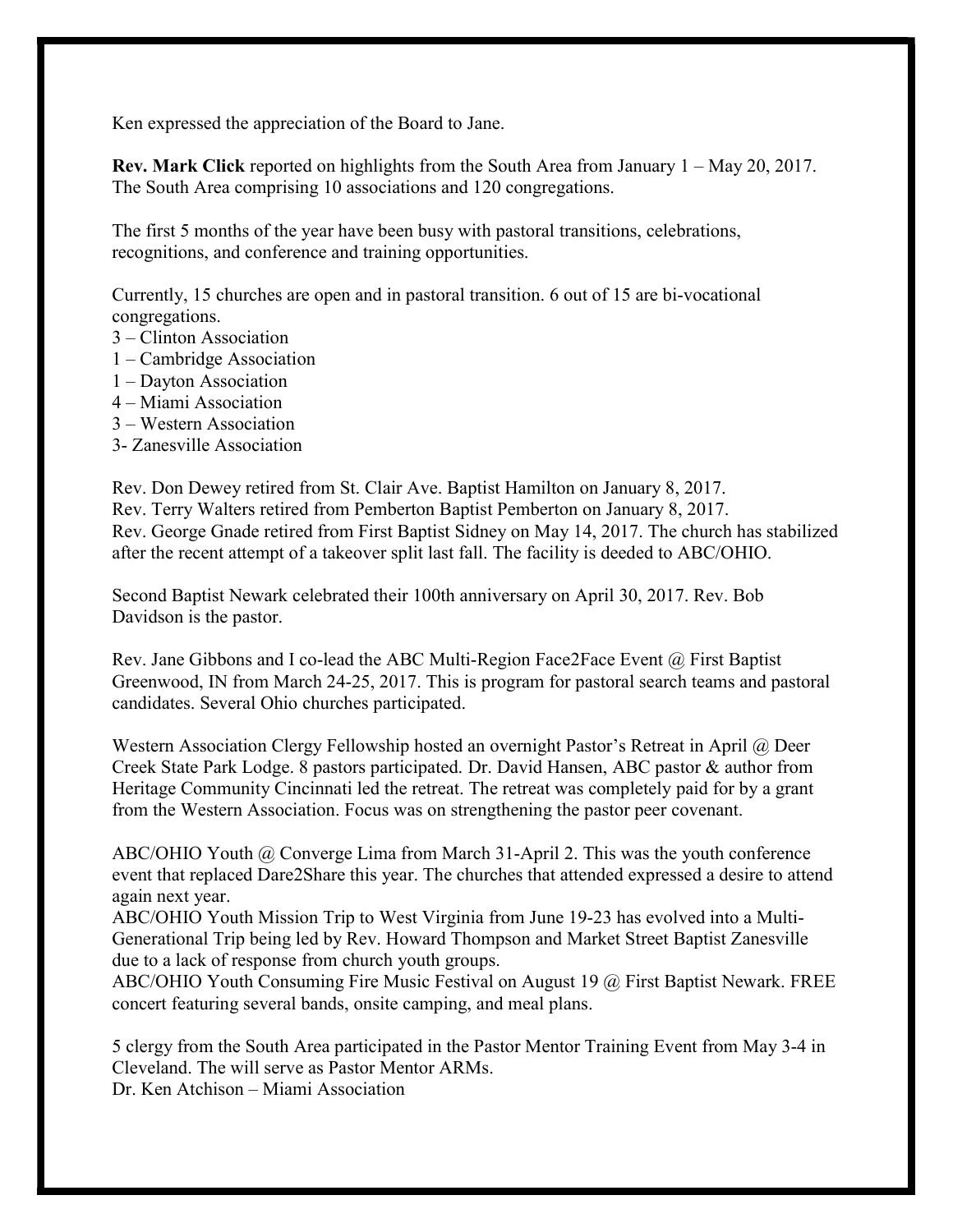Dr. Jerome Stevenson – Dayton Association Rev. Larry Stewart – Clinton Association Rev. Reg Martin – Cambridge, Zanesville & Zoar Associations Dr. Paul Mitchell – Western Association

There are a total of 8 ARMs serving in the South Area: There are three Pastoral Care ARMs not serving on the Pastor Mentor Team. Dr. Marva Hughes – Dayton Association Rev. Scott Johnston – Zanesville & Marietta Rev. Chris Osterbrock – Student Ministries

Matthew 25: Ministries of Cincinnati purchased Camp Kirkwood of Wilmington in May 2017. Former ABC Pastor Wendell Mettey is the founder of M25M and his son ABC PK Tim Mettey is the CEO. M25M is a global outreach ministry with a major support and volunteer base. Since taking over Kirkwood, M25M has already invested \$250,000 in camp improvements. M25M plans to invest \$250,000 every year for the next four years in improving the camp grounds and facilities. All ABC campers and organizations can use the camp at cost.

#### Resurrection Crossing ~ Xenia

### Ministry Update May 2017

Grace and Peace to you all in the thanksgiving and celebration of the glorious gift of God's Son, our Savior and Redeemer. I wanted to update you all on the ministry and mission that we have embarked on in Xenia, Ohio. I want to share with you where my heart is, and what I feel the church needs to become in order to fulfill the mission God has for us. In my heart, the church universal is too quiet. I feel we have a deep need and calling to be, in a loving way, much louder. To accomplish that does not mean to turn up the volume during worship. It means however that we need to be focused on the message of Jesus and share with our communities. That sounds pretty standard right? People want to see and experience what is real. They need to see us being real in their lives and real in the way we live ours.

At Resurrection Crossing the theme has been learning to Serve like Jesus and Love like Jesus. In everything we do that is our focus. Letting the people we come into contact with, that the main reason we are loving on them is because what Jesus taught us to do.

When we began in Sept 2016, we started with 13 people who felt called to begin a ministry in Xenia. Well into our first year we have seen a little growth in numbers, and now we have to begin to focus on the growth in maturity of our faith. Helping people go from the milk to the solid food. Since God has opened doors to us with folks from the community. We met Krista and Matthew and have been connected to them in many ways. From being at the hospital when their daughter was born, to working with them to get their lives in a better direction. I have begun to meet with Matthew for Bible study and "guy' time to help disciple him. That interaction has brought Krista's family into the church. They have been attending for a little over a month, and have been bringing friends and their neighbor kids.

Our average attendance has been 28, with a high Sunday of 35, with a realization that if everyone who has been attending were there on the same day we would be 45 strong. I feel this is a strong start to this mission as we seek to grow the faith of the people in this community. In the midst of our worship and interaction, God made it very clear we need to help meet the needs of the folks we are coming into contact with. The physical hunger and basic needs to be more specific. In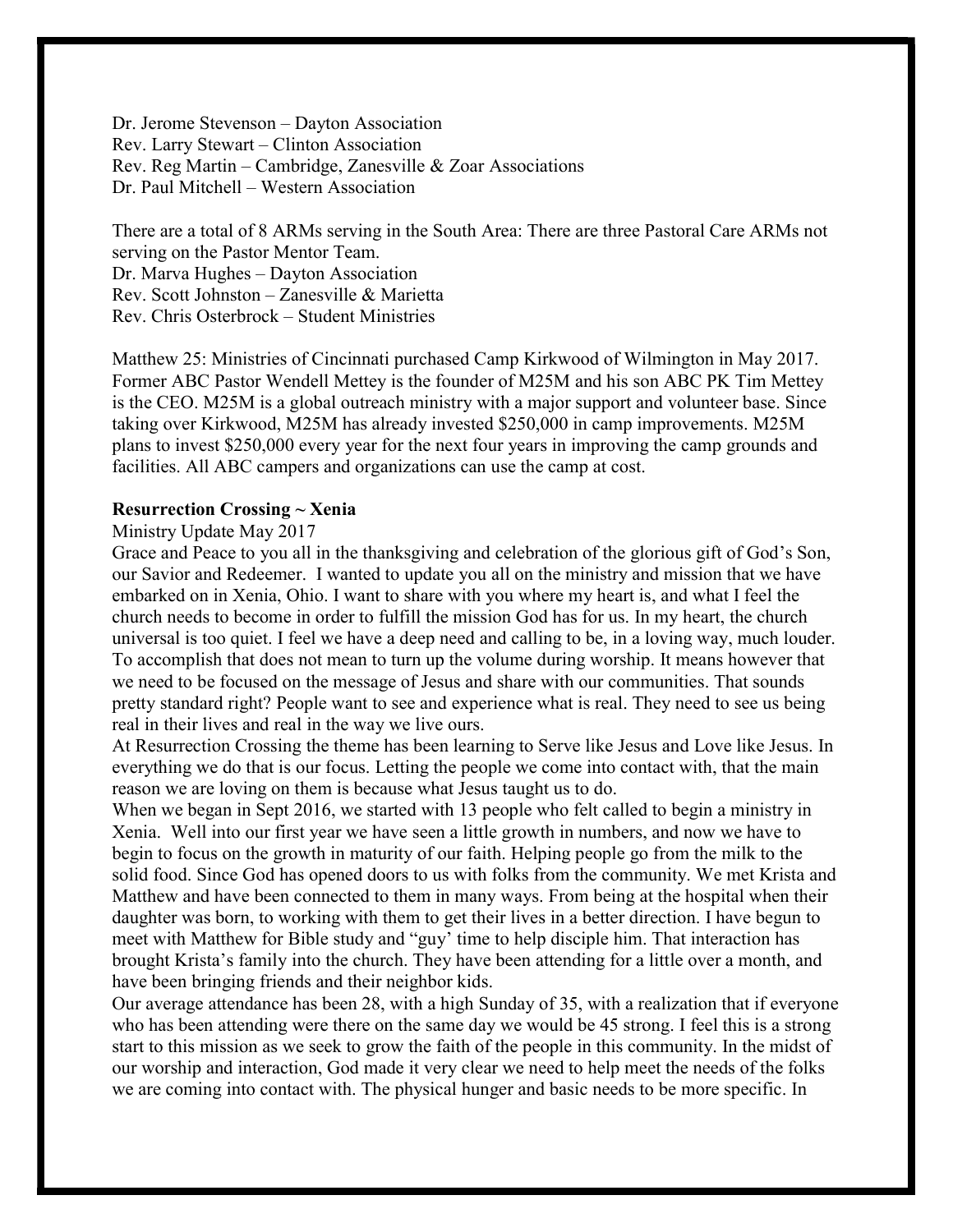that we have put into place a weekly ministry item, which we are encouraging the folks to bring. It has ranged from a box of Mac-n-cheese to soap. Things that when someone needs some food or help we have it. To this point we have been able to bless 4 or 5 families. We also have turned these items into blessing bags to place in our cars to have ready for people who need help as we are out and about.

At this current moment we are planning several upcoming ministry events to accomplish the mission of telling people about Jesus.

## A Church without walls -

- 1. Outdoor Worship ministry at Kenzie Greene apartments (right behind the church). We are going to have worship outside at the complex. We plan to have an activity for kids, food and most importantly Worship. We have permission from the manager and have 2 families who have been coming to church who live within the complex. We will also be giving out Bibles to those who do not have one.
- 2. Outdoor movie night. Popcorn, drinks, Movie at dusk on the front lawn of the church.
- 3. Family event at the Reds faith day. Our thought is to reach out to the kids that have been coming, is to invite them and a parent/guardian to join us in going to the Reds faith day event this summer. We plan to rent a van/bus to get them there. Tickets and other info is still in the works.
- 4. Xenia First Friday event Community festival event. I am working on training our folks to do a Dare 2 Share style outreach for this. Using their methods with a twist. My thoughts are to walk around the festival with coolers of Coke-a-Cola. The bottles that have people's names on them. Ask if they are thirsty and would like a free coke? If they can find a bottle with their name on it, it is theirs. That will then lead into a discussion of something like… You found your name on the Coke bottle, will your name be found in the Book of Life? That gives us a chance to share with them the message of forgiveness and grace. We can then give them info on the church and a Bible if they don't have one.
- 5. The Gathering We were approached by a Southern gospel group to host a gathering style event. We are waiting for more info. This is a great chance to get the church's name out there and bring in a lot of people. The great part, other than signing about Jesus, is that it will have little to no cost to us. The groups have said they will do the advertising and promotion. We will just be the host. It will open the doors to a lot of people and hopefully allow us a chance to minister to some new folks.

That leads to coming up with our plan for the next year. We realize and have been praying over how to move further into this ministry. So our focus will be on continued amazing worship gatherings. A focus on a kid's ministry, which we are calling Kids Crossing. A Sunday morning and for now a twice a month Wednesday night event.

Once a month I would like us to begin helping out (both physically and financially) at a local business called One Bistro. This is a place where if you are hungry and can't pay, you still eat. It is a ministry with free Wednesday community meal. I would love for us to go and serve there. Also a once or twice monthly Bible study for everyone. With the ability to change locations and or topics, even split and do a men's and a women's study.